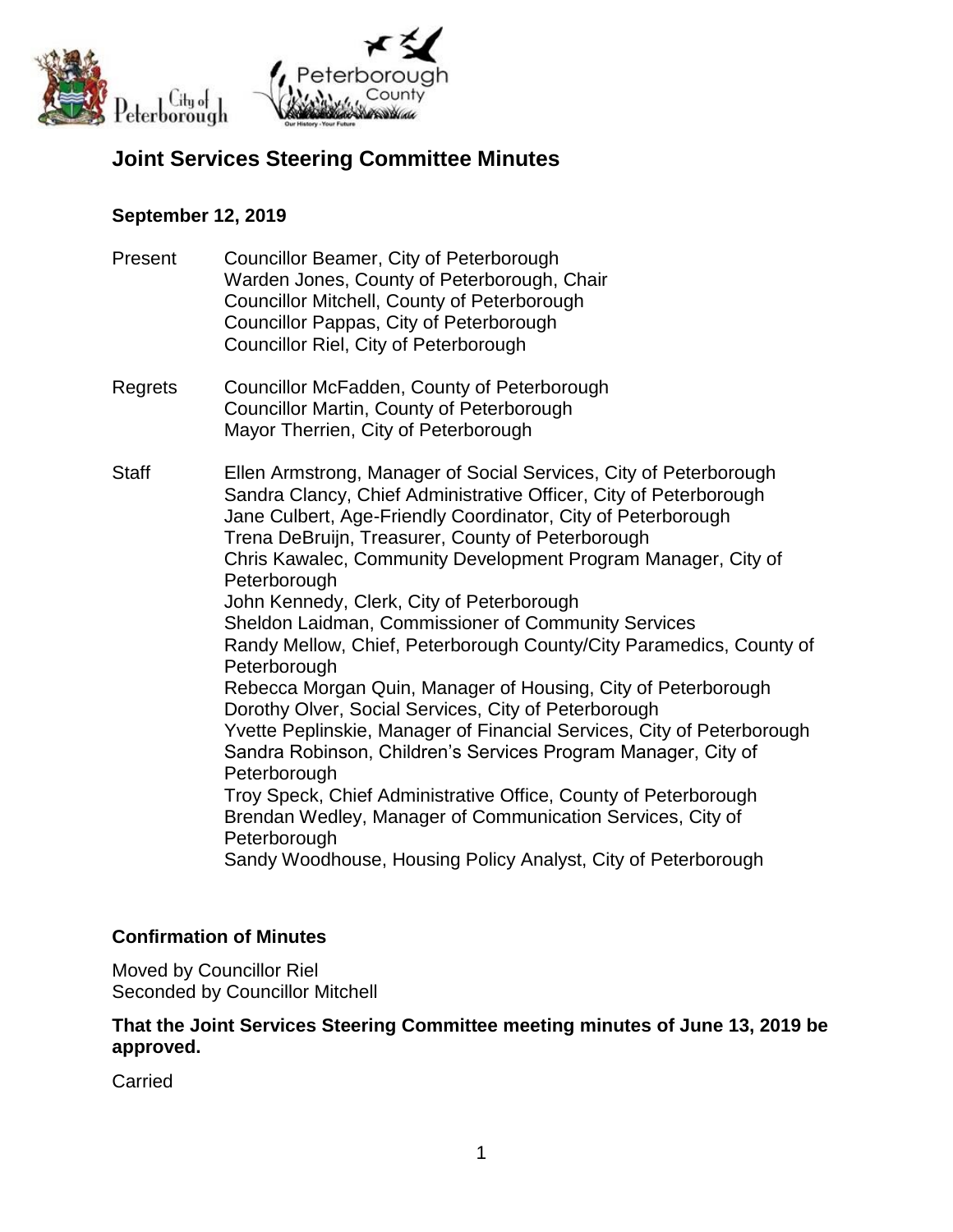## **Disclosure of Interest**

There were no disclosures of interest.

## **Minutes for Information**

Moved by Councillor Mitchell Seconded by Councillor Beamer

## **That the Age-friendly Peterborough Advisory Committee minutes of March 14, 2019 be received for information.**

Carried

Report CSSSJSSC19-006

Age-friendly Peterborough Advisory Committee Update

Moved by Councillor Pappas Seconded by Councillor Riel

**That Joint Services Steering Committee endorse the recommendation outlined in Report CSSSJSSC19-006 dated September 12, 2019, of the CAO and Acting Commissioner of Community Services, as follows:**

**That Report CSSSJSSC19-006 and a presentation on the Age-friendly Peterborough Advisory Committee by Chris Kawalec, Community Development Program Manager and Jayne Culbert, Age-friendly Coordinator be received for information.**

**Carried** 

Report CSSSJSSC19-008

Completion of 10 year Housing and Homelessness Plan

Moved by Councillor Riel Seconded by Councillor Mitchell

**That the Joint Services Steering Committee endorse the recommendation outlined in Report CSSSJSSC19-008 dated September 12, 2019, of the CAO/Acting Commissioner of Community Services as follows:**

**That Report CSSSJSSC19-008 and presentation on the completion of the 5-year Review of the 10-year Housing and Homelessness Plan be received for information.**

**Carried**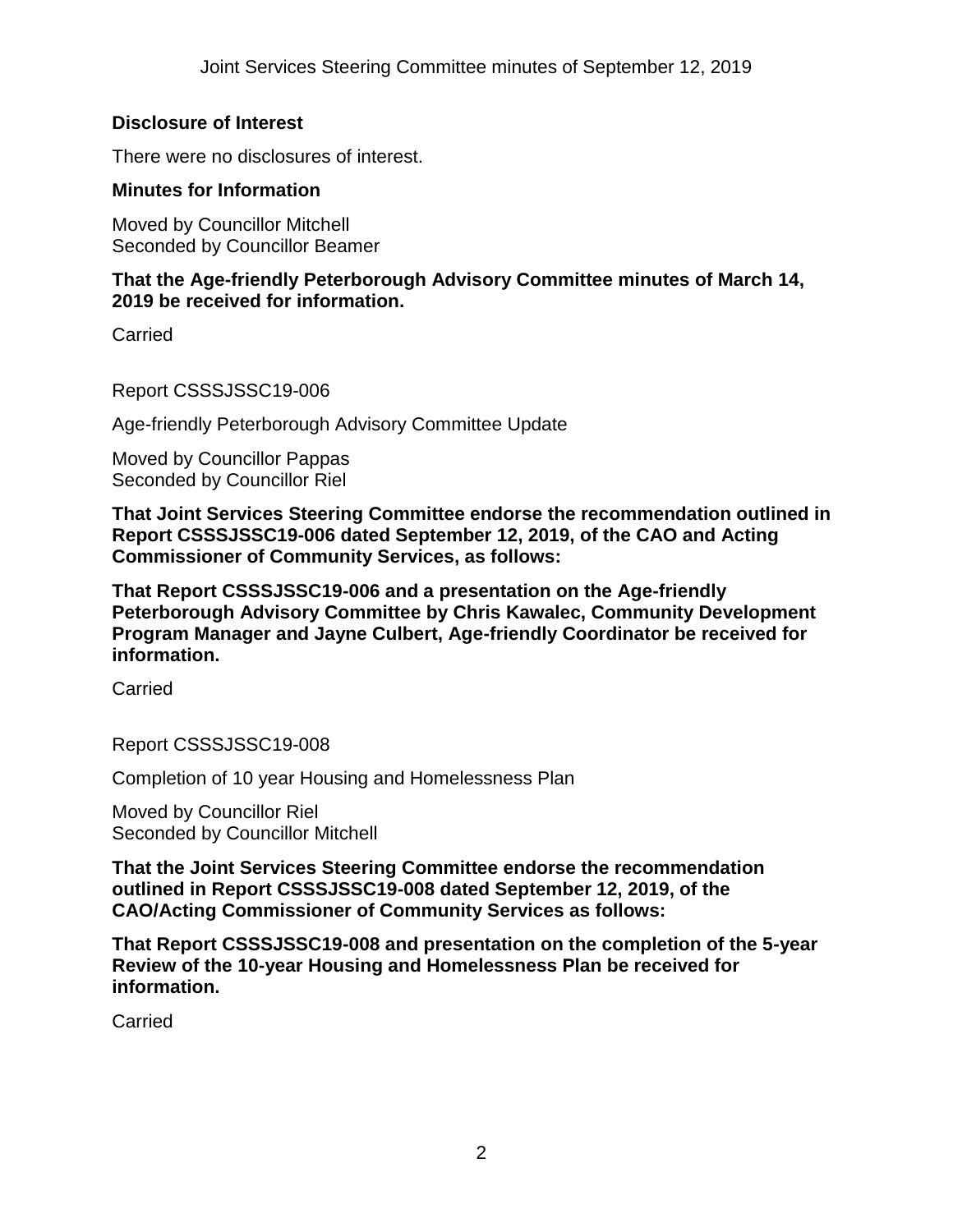Report CSSSJSSC19-009

Potential Impacts of Bill 108 on Affordable Housing Development

Moved by Councillor Pappas Seconded by Councillor Beamer

**That the Joint Services Steering Committee endorse the recommendation outlined in Report CSSSJSSC19-009 dated September 12, 2019 of the CAO and Acting Commissioner of Community Services, as follows:**

**That Report CSSSJSSC19-009 and presentation about the potential impacts of Bill 108 be received for information.**

Carried

Councillor Pappas left the meeting at 4:56 p.m.

The Chair called a brief recess as quorum was lost.

Councillor Pappas returned to the meeting at 4:59 p.m.

The Chair resumed the meeting.

Peterborough County/City Paramedics Service (PCCP)

Preliminary Draft 2020 Budget

Moved by Councillor Beamer Seconded by Councillor Riel

**That the Joint Services Steering Committee (JSSC) receive the preliminary draft 2020 PCCP budget proposal and approve it to be forwarded to the City of Peterborough and the County of Peterborough to act as a preliminary estimate to assist in their 2020 budget development.**

**Carried** 

Report PAR 2019-005

Peterborough Paramedics Response Time Plan 2020

Moved by Councillor Pappas Seconded by Councillor Mitchell

**That Joint Services Steering Committee receive and approve the Response Time Performance Plan for submission under Part VIII of Ontario Regulation 257/00 made under the Ambulance Act.**

**Carried**